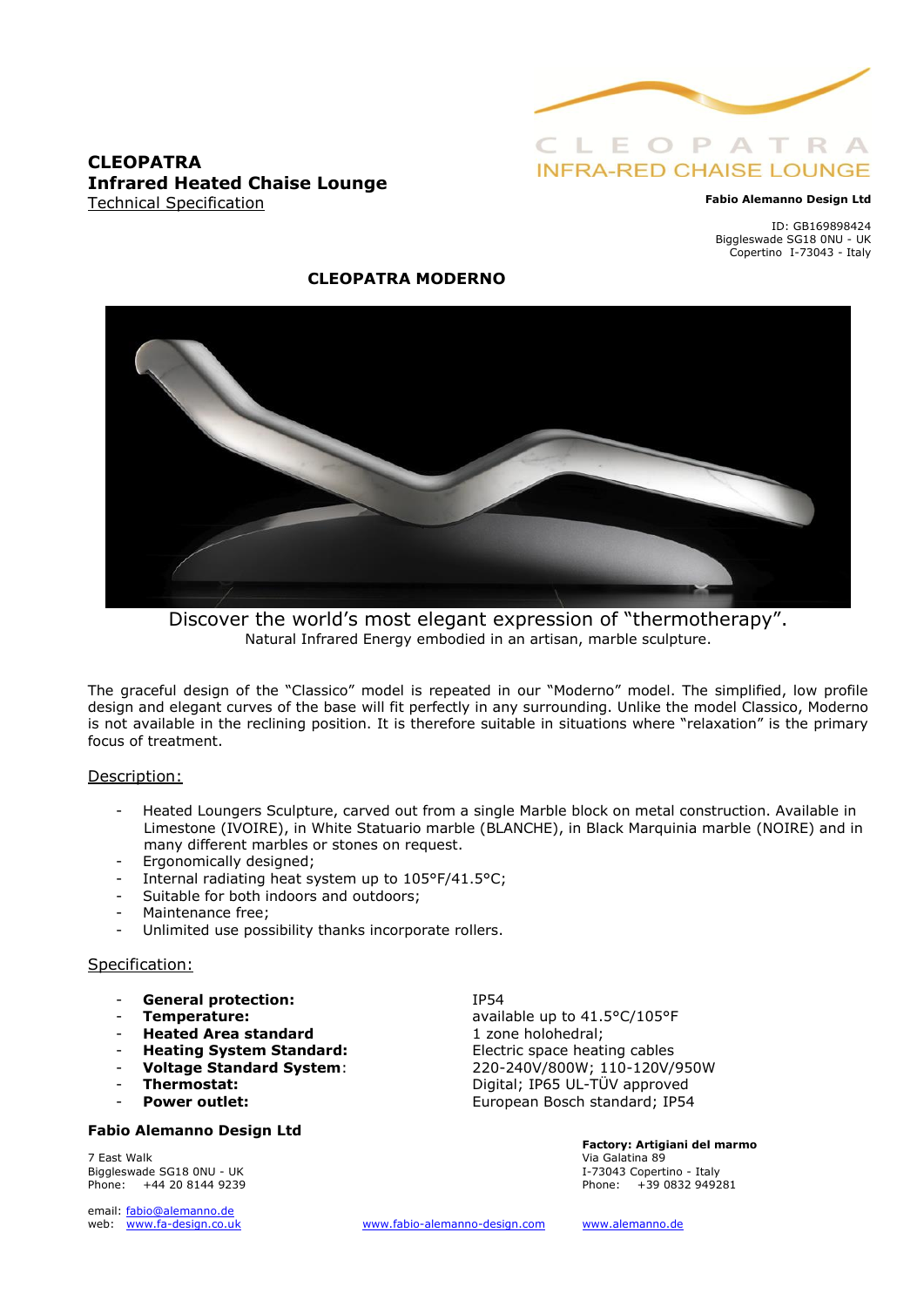- **Certifications:** UL-TÜV approved components



## **CLEOPATRA Infrared Heated Chaise Lounge**

# **CLEOPATRA MODERNO**

# Technical Drawings 670 mm 250 n  $1600$  mm 530 mm mm 680<sub>r</sub> 1930 mm

|                              | <b>Construction Base:</b>          | Rust-free metal                           |
|------------------------------|------------------------------------|-------------------------------------------|
| -                            | <b>Construction Base covering:</b> | <b>Fibreglass</b>                         |
|                              | <b>Covering finish:</b>            | Metallic lacquer                          |
| -                            | Weight:                            | 165kg                                     |
|                              | Dimension:                         | length: 194cm; width 68cm; height: 67,5cm |
|                              | <b>Seat High:</b>                  | 25cm                                      |
| -                            | Package dim:                       | length: 210cm: width 80cm; height: 110cm  |
| $\qquad \qquad \blacksquare$ | Package weight:                    | 180kg: total weight 345k                  |
|                              |                                    |                                           |

### **Fabio Alemanno Design Ltd**

7 East Walk Via Galatina 89 Biggleswade SG18 0NU - UK I-73043 Copertino - Italy Phone: +44 20 8144 9239

email: fabio@alemanno.de<br>web: www.fa-design.co.uk

**Factory: Artigiani del marmo**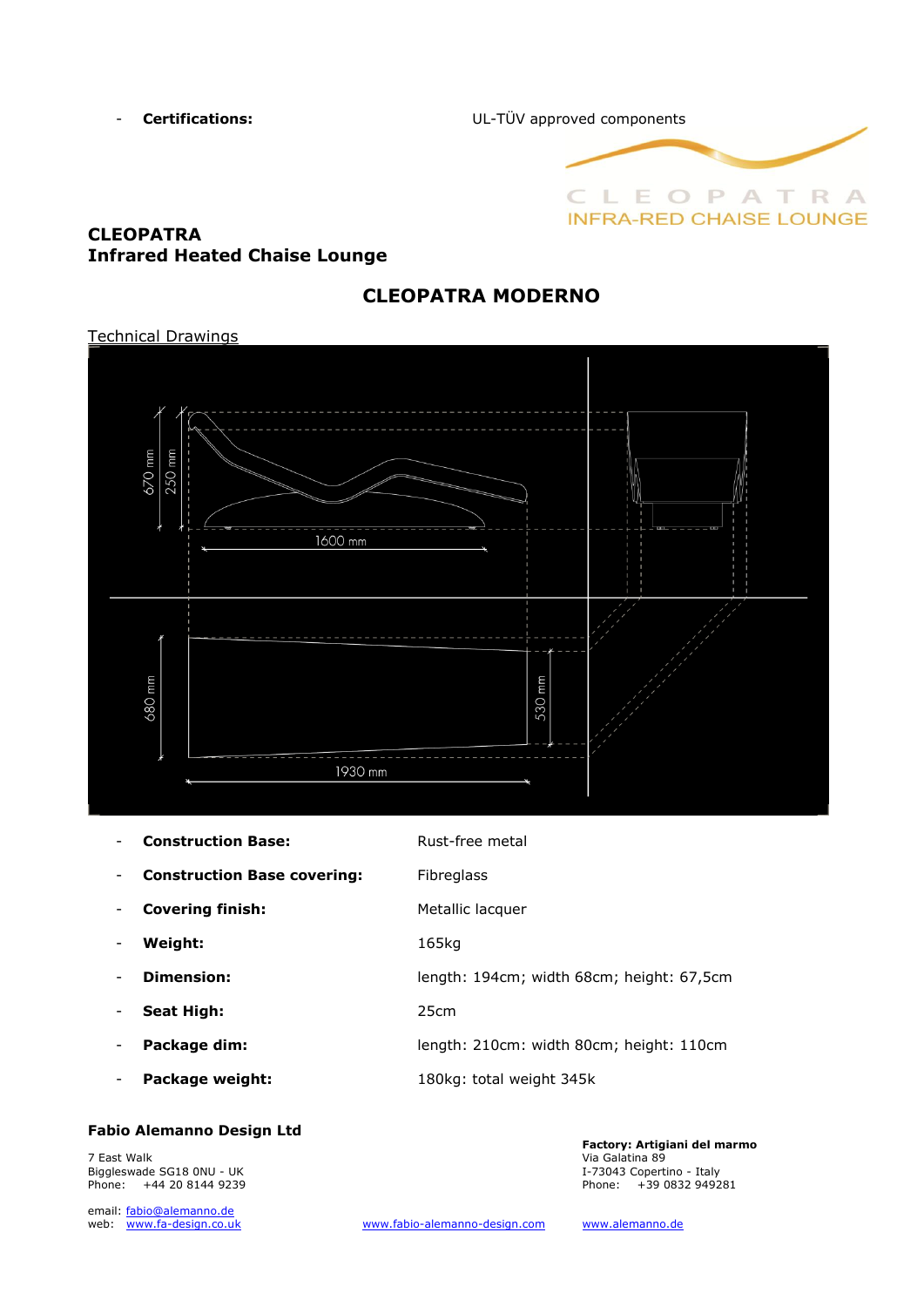

## **CLEOPATRA Infrared Heated Chaise Lounge**

## **CLEOPATRA MODERNO**



- **Our Infrared heated loungers** are carved from a single marble block and supported by a highly robust and mobile construction.
- **Contemporary design** 3 different models offer variety and unlimited applications.
- **Digital thermostat** allowing for temperatures up to 41.5°C/105°F.
- Warmth radiated by the marble envelops the entire body enhancing its innate regenerative processes.
- The ergonomic form and the handcrafted silky smooth surface offer an unmatched comfort.
- **Electro-smog free** Heating System.
- **Hygienically perfect** thanks to the joint-less surface of the marble sculpture.
- **Equipped with** floor protective rollers for extreme freedom of use and mobility.
- **Suitable for** in-outdoor and wet areas (IP54).
- All components made in Germany and TÜV-UL approved.
- Plug in & Play installation, no further technical or monetary investment is necessary.
- **Five year guarantee** for all electronic and mechanical components

### UPGRADE POSSIBILITIES

•**Three zone heating system** •**Genuine leather cover base**





### **Fabio Alemanno Design Ltd**

7 East Walk Via Galatina 89 Biggleswade SG18 0NU - UK I-73043 Copertino - Italy

email: [fabio@alemanno.de](mailto:fabio@alemanno.de) 

**Factory: Artigiani del marmo**  +39 0832 949281

web: [www.fa-design.co.uk](http://www.fa-design.co.uk/) [www.fabio-alemanno-design.com](http://www.fabio-alemanno-design.com/) [www.alemanno.de](http://www.alemanno.de/)